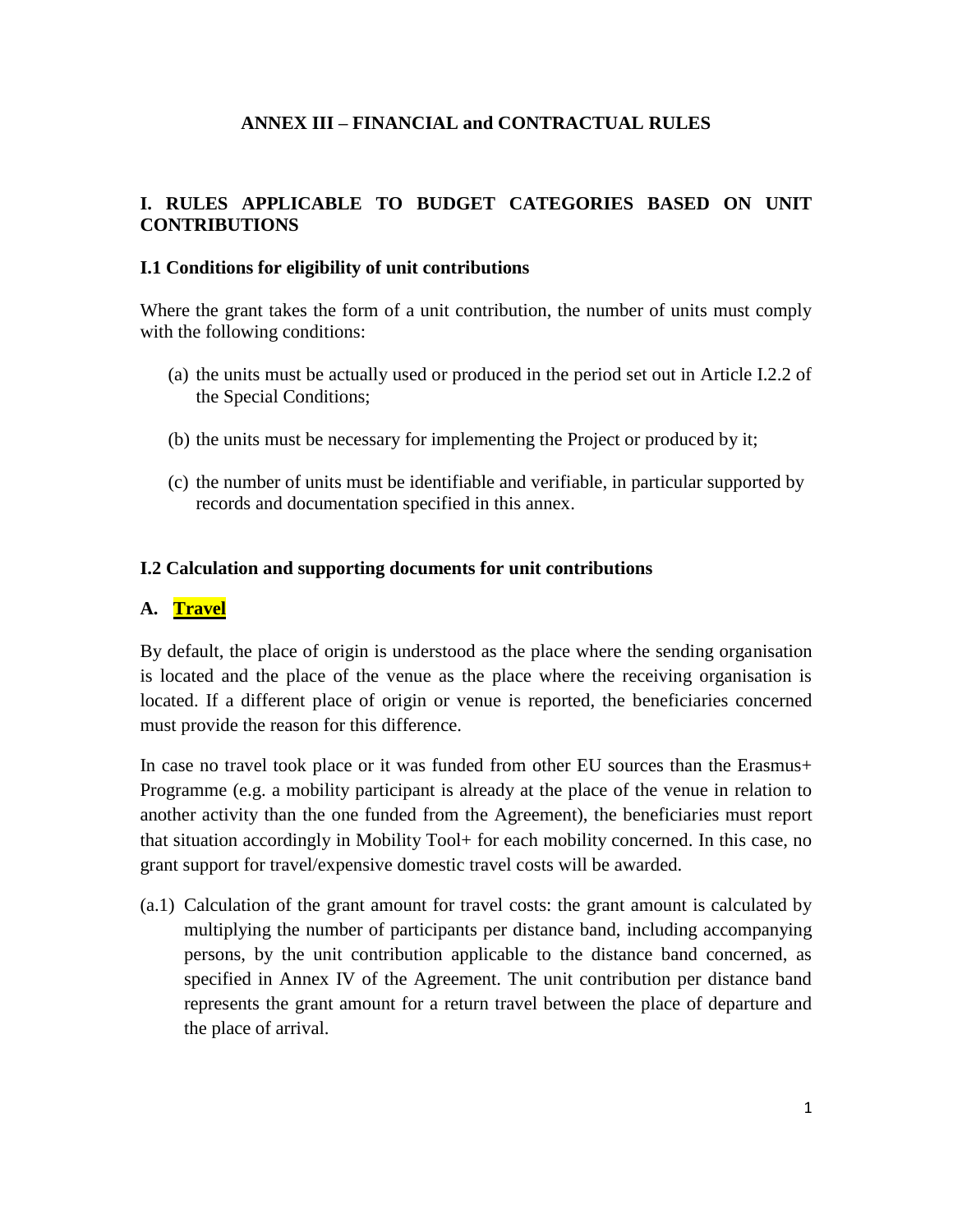For the establishment of the distance band applicable, the beneficiaries concerned must indicate the distance of a one-way travel using the on-line distance calculator available on the Commission's website at:

[http://ec.europa.eu/programmes/erasmus-plus/tools/distance\\_en.htm.](http://ec.europa.eu/programmes/erasmus-plus/tools/distance_en.htm)

The beneficiaries will calculate in Mobility Tool+ the grant amounts for travel based on the applicable unit contribution rates.

- (a.2) Calculation of the grant amount for the top-up for expensive domestic travel costs: the grant amount is calculated by multiplying the number of expensive domestic return trips undertaken by the participants, including accompanying persons, by the unit contribution applicable to the "top-up for expensive domestic travel costs", as specified in Annex IV of the Agreement. The top-up for expensive domestic travel may be requested only for travel itineraries within Programme Countries.
- (b) Triggering event: the event that conditions the entitlement to the grant is that the participant has actually undertaken the activity.

The eligibility of the grant for the top-up for expensive domestic travel will be conditional on the National Agency accepting the justification provided. The National Agency must make the assessment of the justification based on the information provided by the coordinator and on publicly available information relating to the same travel route. The eligibility must be established based on typical price for the route and the period in which the travel was undertaken.

- (c) Supporting documents:
	- For travel taking place between the sending organisation and the receiving organisation: proof of attendance of the activity abroad in the form of a declaration signed by the participant and receiving organisation specifying the place and start and end date of the activity abroad, as well as the name of the participant.
	- In exceptional cases of travel from a place different than that where the sending organisation is located and/or travel to a place different than that where the receiving organisation is located which leads to a change of distance band, the actual travel itinerary must be supported with travel tickets or other invoices specifying the place of departure and the place of arrival. In duly justified exceptional cases when the third party evidence cannot be provided, the participant and the receiving organisation can sign a declaration specifying the place of departure and the place of arrival, as well as the name of the participant.]
- (d) Reporting: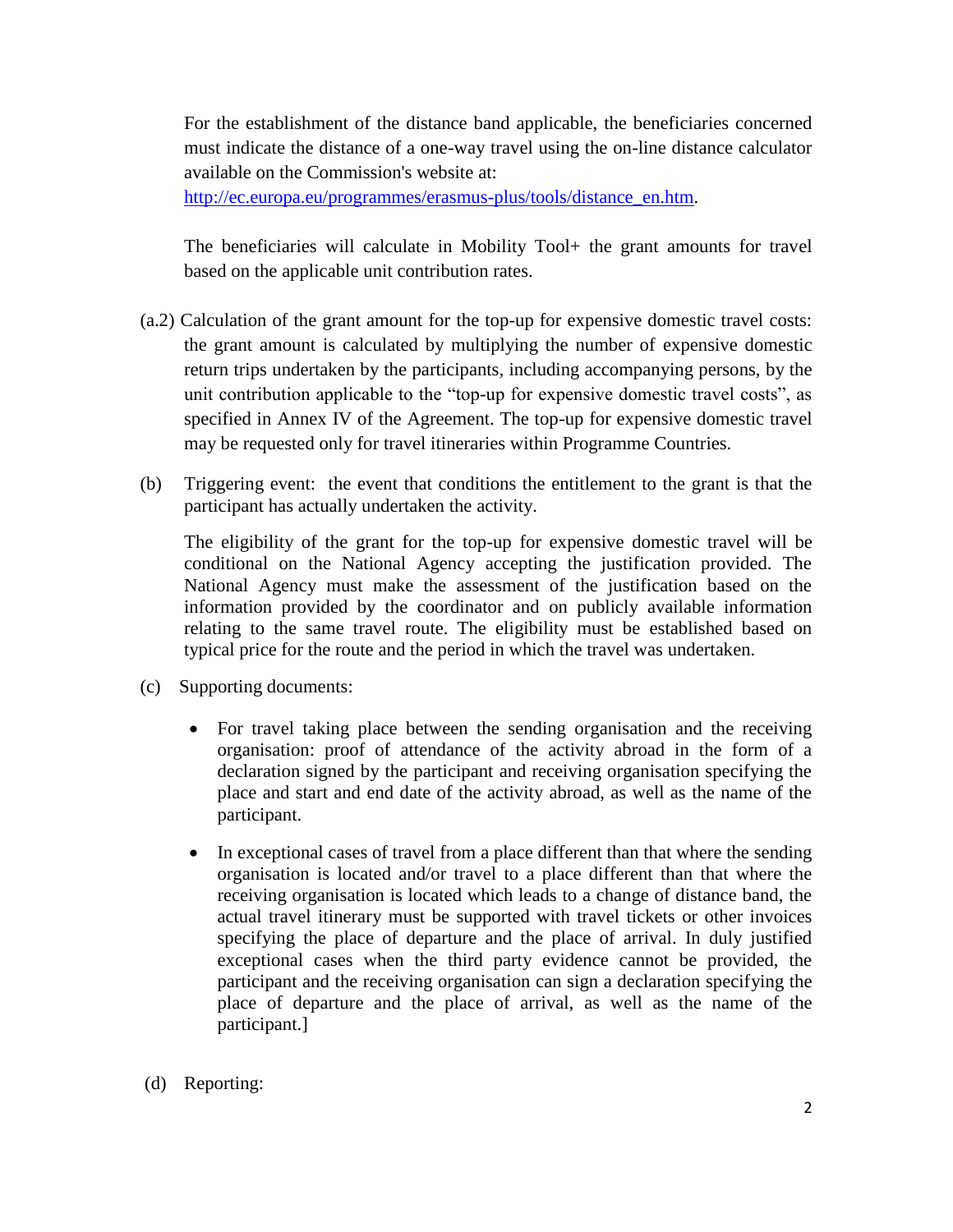If domestic travel top-up has been requested, the coordinator must provide a description of the actual itinerary and a justification explaining why a more economical route could not have been taken. The itinerary followed may not be justified based on convenience, unless an alternative route would require more than one travel day to reach the final destination or return to the place of origin.

# **B. Individual support**

- (a) Calculation of the grant amount: the grant amount is calculated by multiplying the number of days per participant by the unit contribution applicable per day for the receiving country concerned as specified in Annex IV of the Agreement. One travel day before the activity and one travel day following the activity can be included for the calculation of the individual support if relevant.
	- In case of an interruption during the stay, the period of interruption will not be counted when calculating the individual support grant.
	- In case of termination by the participant of the agreement with the beneficiary due to "force majeure", the participant must be entitled to receive the amount of the grant corresponding at least to the actual duration of the mobility period. Any remaining funds must be refunded, except if agreed differently with the beneficiary.
	- In case of suspension by the participant of the grant agreement with the beneficiary due to "force majeure", the participant must be allowed to continue the activities after the interruption, provided that the mobility end date does not exceed the final date of the mobility project. This should be reported in Mobility Tool+ as a single mobility with an interruption period.
- (b) Triggering event: the event that conditions the entitlement to the grant is that the participant has actually undertaken the activity abroad for the specified period.
- (c) Supporting documents:
	- proof of attendance of the activity abroad in the form of a declaration signed by the volunteer and the receiving organisation, specifying the place and start and end date of the activity abroad, as well as the name of the volunteer;
	- proof of payment of the full amount of individual support due by the beneficiary to the volunteer in the form of a proof of transfer to the bank account of the volunteer or a receipt signed by the volunteer.
- (d) Reporting: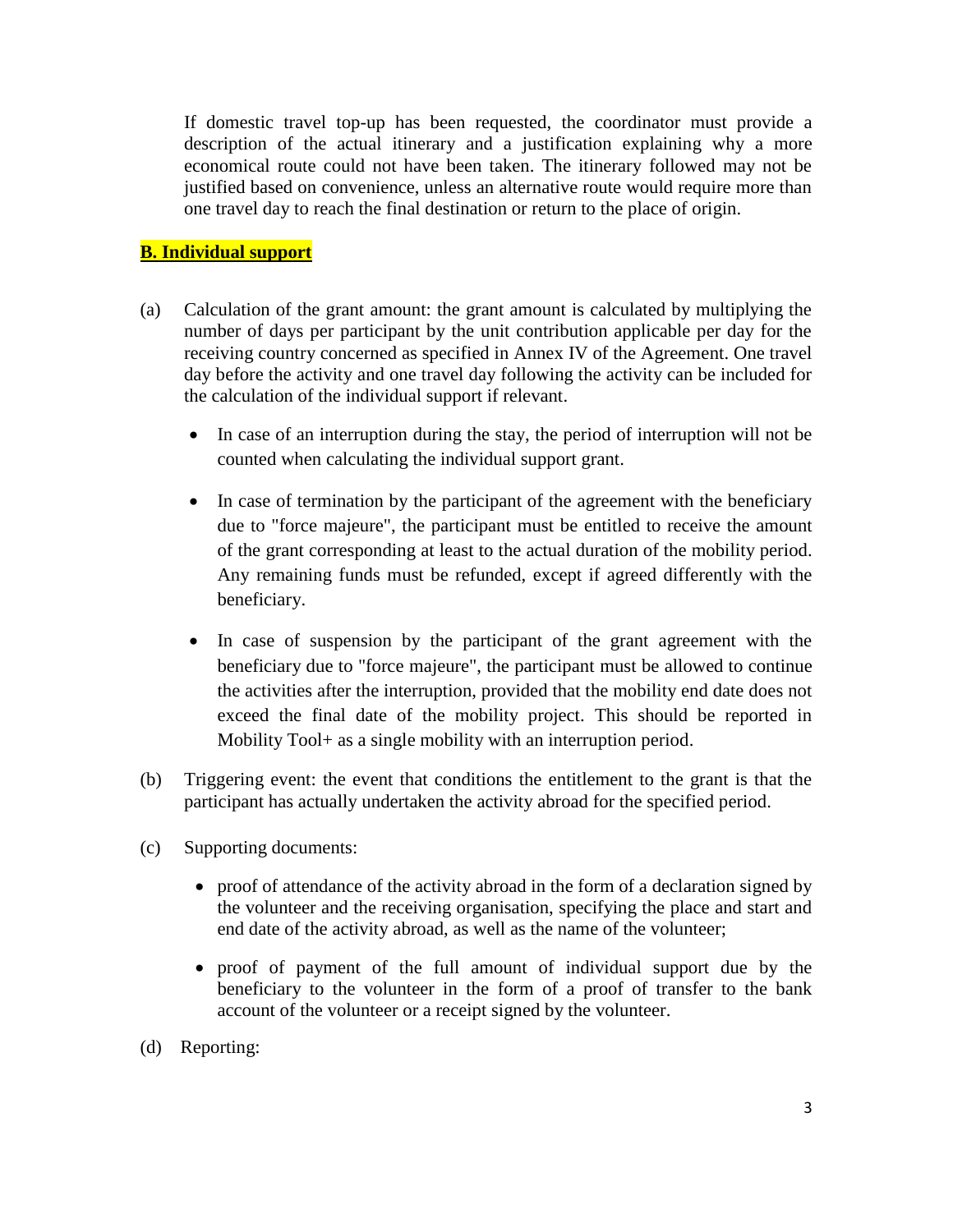- The coordinator must report in Mobility Tool+ on all mobilities realised under the project.
- If the duration of a mobility activity abroad is longer than the one indicated in the agreement with the participant, the coordinator must amend the agreement to take into account the longer duration, provided that the remaining grant amount allows it. In such case, beneficiaries must indicate in Mobility Tool+ the new start date and the end date in line with the approved amendment.

## **C. Organisational support**

(a) Calculation of the grant amount: the grant amount is calculated by multiplying the number of days per participant by the unit contribution applicable per day for the receiving country concerned as specified in Annex IV of the Agreement. One travel day before the activity and one travel day following the activity can be included for the calculation of the organisational support if relevant.

For Projects for which the coordinator is a public body at regional or national level, an association of regions, a European Grouping of territorial Cooperation or a profit-making body active in Corporate Social Responsibility, the unit contributions specified in Annex IV are reduced by 50%.]

- (b) Triggering event: the event that conditions the entitlement to the grant is that the participant has actually undertaken the activity abroad.
- (c) Supporting documents: Proofs of attendance of the activity abroad in the form of a declaration signed by the participant and the receiving organisation specifying the place and start and end date of the activity abroad, as well as the name of the participant.]
- (d) Reporting:
	- [For EVS] The coordinator must report in Mobility Tool + on all mobilities realised under the project.
	- [For Youth Exchanges and Youth Workers] The coordinator must report in Mobility Tool+ on all mobilities realised under the project, including the ones from the host country.
	- [For Youth Workers and EVS] Participants in the activities must report on the activities via an on-line questionnaire providing their feedback on factual and qualitative elements of the activity period abroad, as well as of its preparation and follow-up.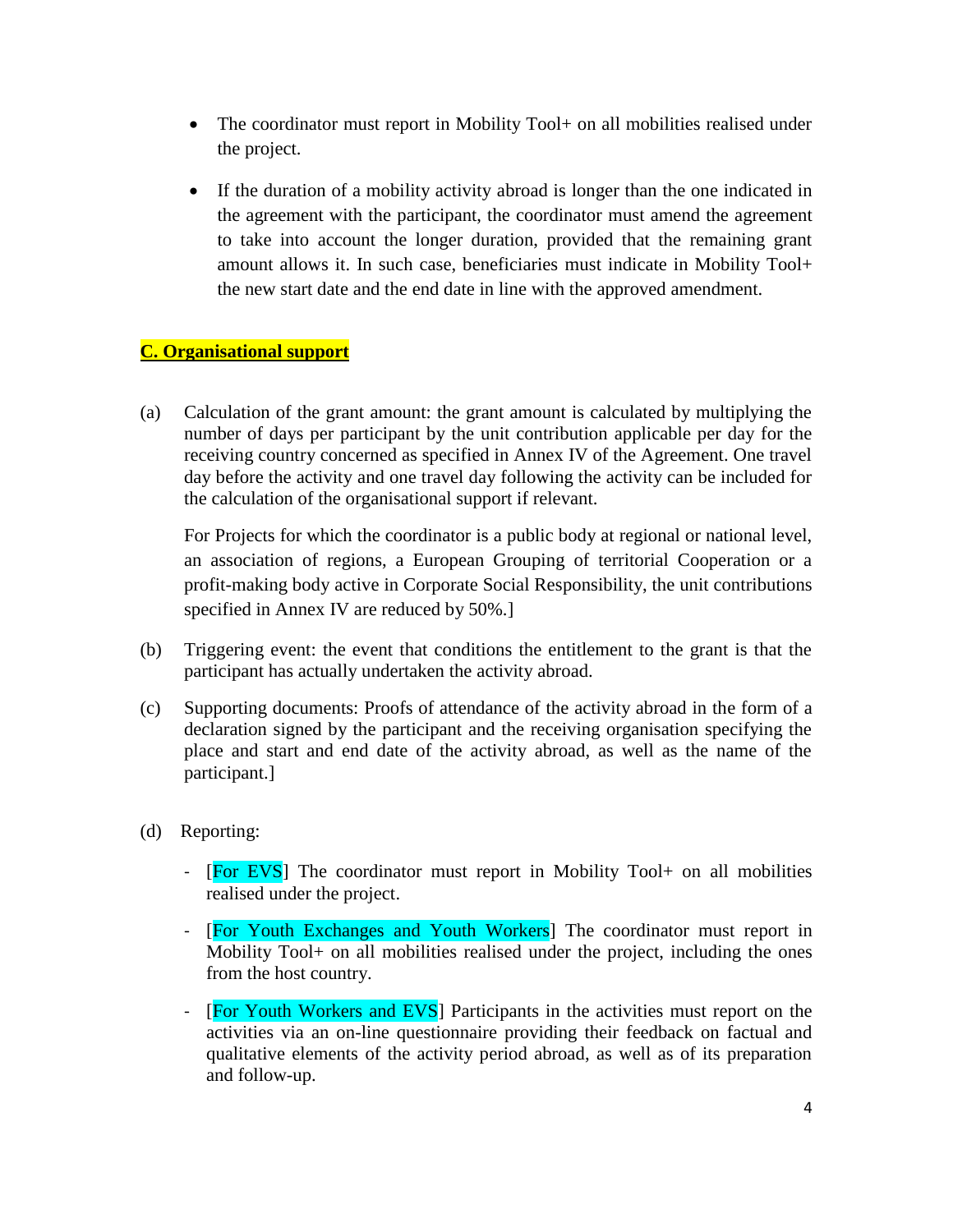- [For Youth Exchanges] Group leaders in the activities must report on the activities via an on-line questionnaire providing their feedback on factual and qualitative elements of the activity period abroad, as well as of its preparation and follow-up.

## **D. Linguistic support (applicable exclusively for European Voluntary Service and only for languages not covered by OLS)**

- (a) Calculation of the grant amount: the grant amount is calculated by multiplying the total number of volunteers receiving linguistic support by the unit contribution as specified in Annex IV of the Agreement.
- (b) Triggering event: the event that conditions the entitlement to the grant is that the volunteer has actually undertaken language preparation in the language of work abroad.
- (c) Supporting documents:
	- proof of attendance of courses in the form of a declaration signed by the course provider, specifying the name of the volunteer, the language taught, the format and duration of the linguistic support provided, and/or
	- invoice for the purchase of learning materials, specifying the language concerned, the name and address of the body issuing the invoice, the amount and currency, and the date of the invoice, and/or
	- in case the linguistic support is provided directly by the beneficiary: a declaration signed and dated by the volunteer, specifying the name of the volunteer, the language taught, the format and duration of the linguistic support received.

**E. Online Linguistic Support (OLS) [Only for EVS and o***nly applicable for mobilities for which the main language of instruction or work is Bulgarian, Croatian, Czech, Danish, Dutch, German, Greek, English, Finnish, French, Hungarian, Italian, Polish, Portuguese, Romanian, Slovak, Spanish or Swedish (or additional languages once they become available in the Online Linguistic Support (OLS) tool), with the exception of native speakers]*

*OLS language assessments*

- Language assessment licenses are provided for participants undertaking a mobility period abroad for a minimum period of two months.
- The licences must be distributed to the participants from the coordinating organisation. The beneficiary must ensure the uptake of the licences and make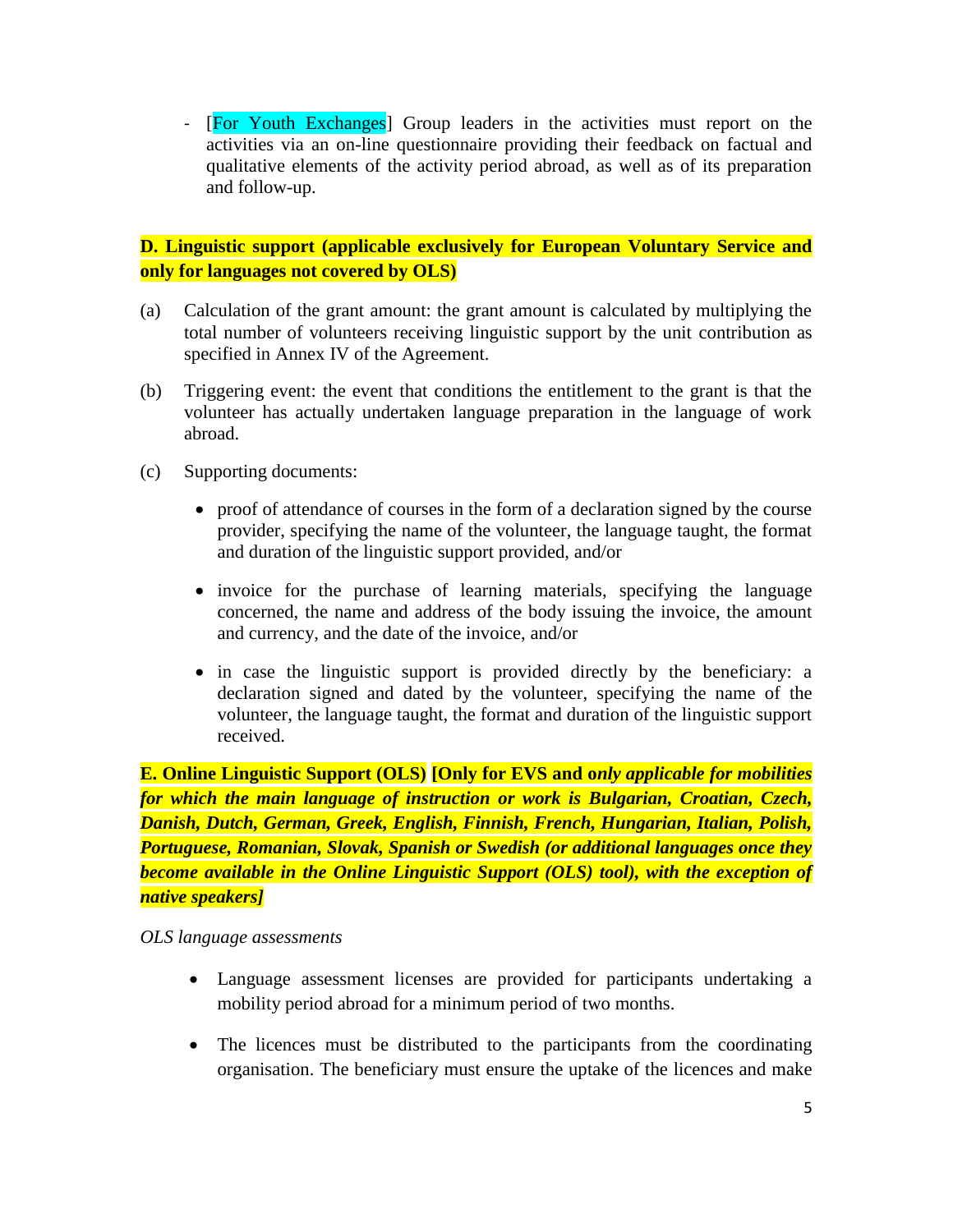every effort to ensure that all the allocated licences are used by the selected participants.

- The beneficiaries must support the uptake of licences and must provide the coordinator with all necessary information in this regard.
- The beneficiaries must distribute the language assessment licences to participants after their selection for the mobility activity abroad.
- The beneficiaries must ensure that mobility participants take the first OLS language assessment before their mobility period and the second OLS language assessment at the end of their mobility period.
- The coordinator will be notified of the assessment results by the service provider.

# *OLS language courses*

- Participants must have taken an OLS assessment before they can be awarded a licence to follow an OLS language course. Licences for OLS language courses must be awarded to all participants willing to follow the course and according to the participant's linguistic needs.
- Licences must be distributed among the participants from the coordinating organisation according to their needs. All participants having taken the language assessment have the opportunity to follow a language course. The beneficiaries must support the uptake of licences and must provide the coordinator with all the necessary information in this regard.
- Mobility participants with a level of B2 or higher at the first language assessment in their main language of instruction, work or volunteering have the opportunity to follow an OLS language course either in that language or in the local language of the country, provided it is available in the OLS. It is up to the sending institution or the coordinating organisation to indicate this choice in the OLS.
- OLS language course licences must be used in the period between the OLS first and second language assessments, before and during the mobility activity of the participants concerned.
- The beneficiaries must monitor the use of licences on the basis of the information provided by the service provider.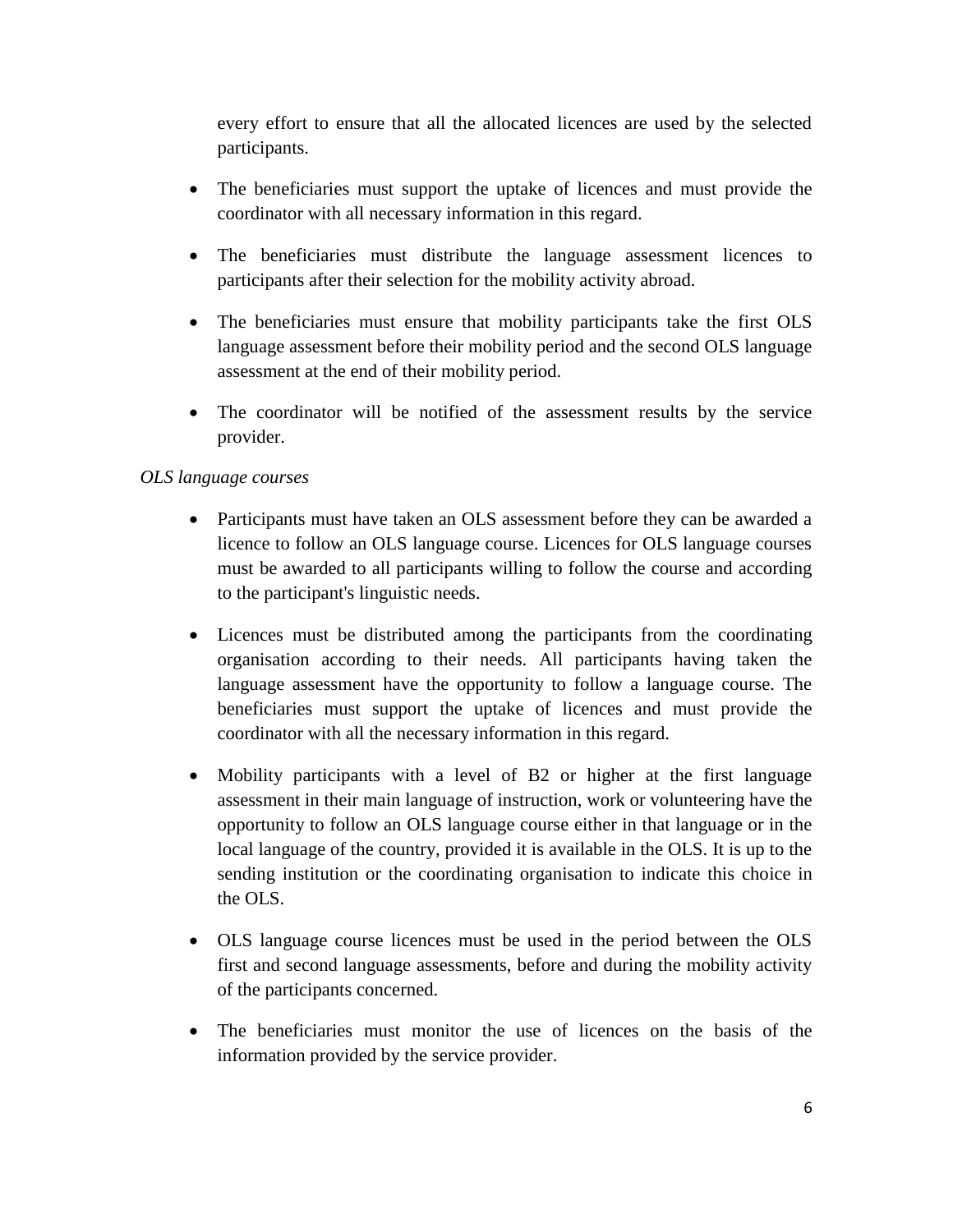The beneficiaries must make every effort to ensure that all the allocated licences are actively used by the selected participants.

# *All licences*

- Mobility participants commit themselves by signing the individual mobility grant agreement to complete both OLS language assessments (before and at the end of the mobility period) and to follow the OLS language course, if awarded.
- The beneficiaries must act in line with the guidelines for the use of the OLS provided by the service provider.
- The beneficiaries must report on the number of used language assessment and language course licences in the final beneficiary report.
- In case of unused or non-allocated licences at the time of the final beneficiary report, the NA may decide to take this into account for the allocation of the number of licences awarded to the beneficiaries in the subsequent selection rounds.

# **II. RULES APPLICABLE FOR THE BUDGET CATEGORIES BASED ON REIMBURSEMENT OF ACTUAL INCURRED COSTS**

## **II.1. Conditions for the reimbursement of actual costs**

Where the grant takes the form of a reimbursement of actual costs, the following conditions must apply:

- (a) they are incurred by the beneficiaries;
- (b) they are incurred in the period set out in Article I.2.2.;
- (c) they are indicated in the estimated budget set out in Annex II or eligible following budget transfers in accordance with Article I.3.3;
- (d) they are incurred in connection with the Project as described in Annex II and are necessary for its implementation;
- (e) they are identifiable and verifiable, in particular are recorded in the beneficiary's accounting records and determined according to the applicable accounting standards of the country where the beneficiary is established and with the beneficiary's usual cost accounting practices;
- (f) they comply with the requirements of applicable tax and social legislation;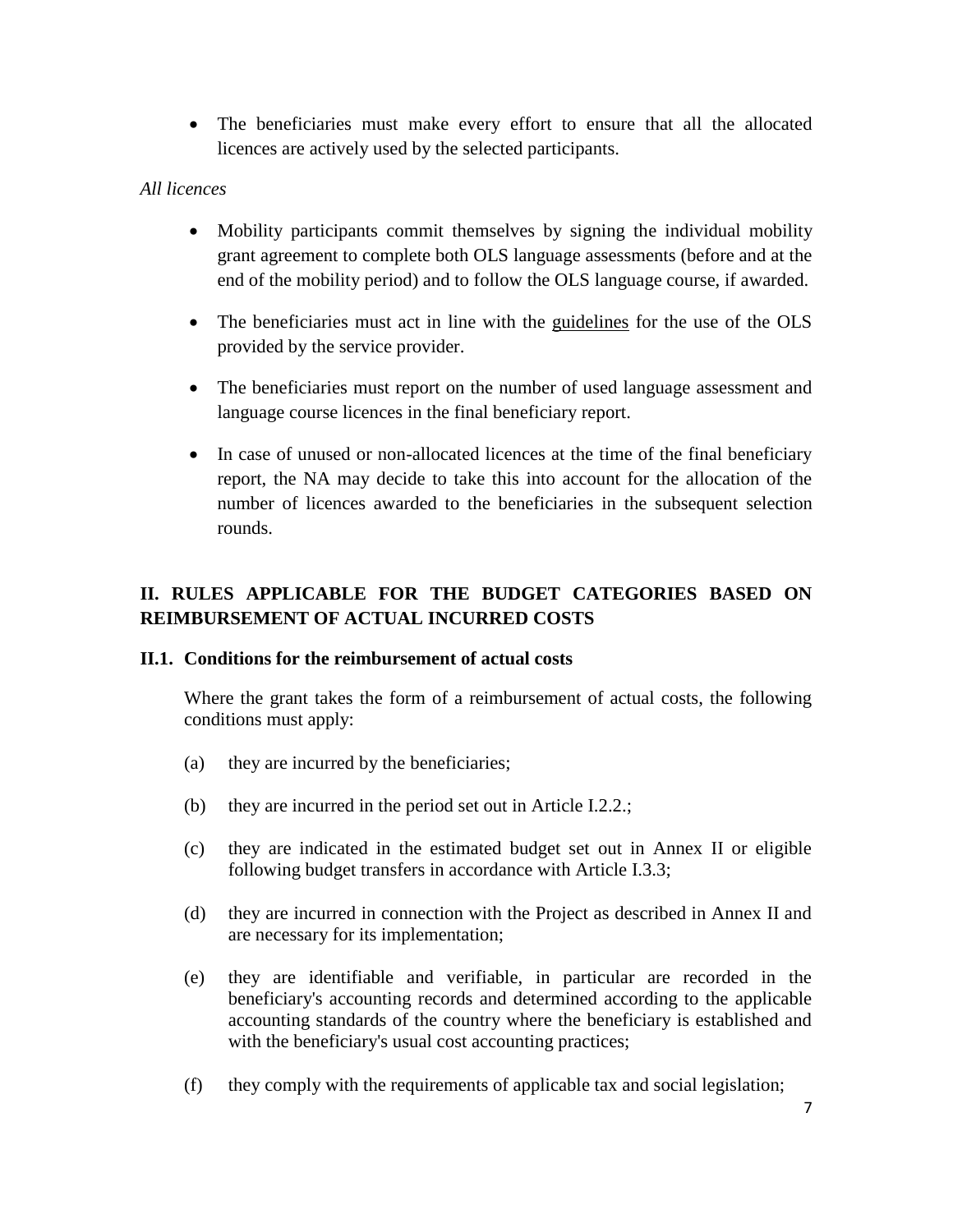- (g) they are reasonable, justified, and comply with the principle of sound financial management, in particular regarding economy and efficiency;
- (h) they are not covered by a unit contribution as specified in Section I of this Annex.

#### **II.2. Calculation of actual cost**

#### **A. Special needs support**

- a) Calculation of the grant amount: the grant is a reimbursement of 100% of the eligible costs actually incurred.
- b) Eligible costs: costs directly related to participants with disabilities and accompanying persons (including costs related to travel and subsistence, if justified and as long as a unit contribution for these participants is not requested through budget categories "travel" and "organisational support" and that are additional to costs supported by a unit contribution as specified in Section I of this Annex.
- c) Supporting documents: invoices of the actual costs incurred, specifying the name and address of the body issuing the invoice, the amount and currency, and the date of the invoice.
- d) Reporting:
	- The beneficiaries must report in Mobility Tool+ whether additional grant for special needs support was used for any of the participants with special needs and/or accompanying person;
	- In such case, the beneficiaries must report in Mobility Tool+ the type of additional expenses as well as the real amount of related costs incurred.

## **B. Exceptional costs [YOUTH EXCHANGES]**

- (a) Calculation of the grant amount: the grant is a reimbursement of 75% of the eligible costs actually incurred for a financial guarantee, of 80% of the eligible costs for expensive travel costs of participants travelling from/to outermost regions and OCTs and of 100% of the eligible costs actually incurred for the participation of young people with fewer opportunities, for visa related costs, residence permits, vaccinations and for lodging of participants in an Advance Planning Visit.
- (b) Eligible costs:
	- Costs relating to a financial guarantee lodged by the beneficiary where such guarantee is required by the NA, as specified in Article I.4.2 of the Agreement;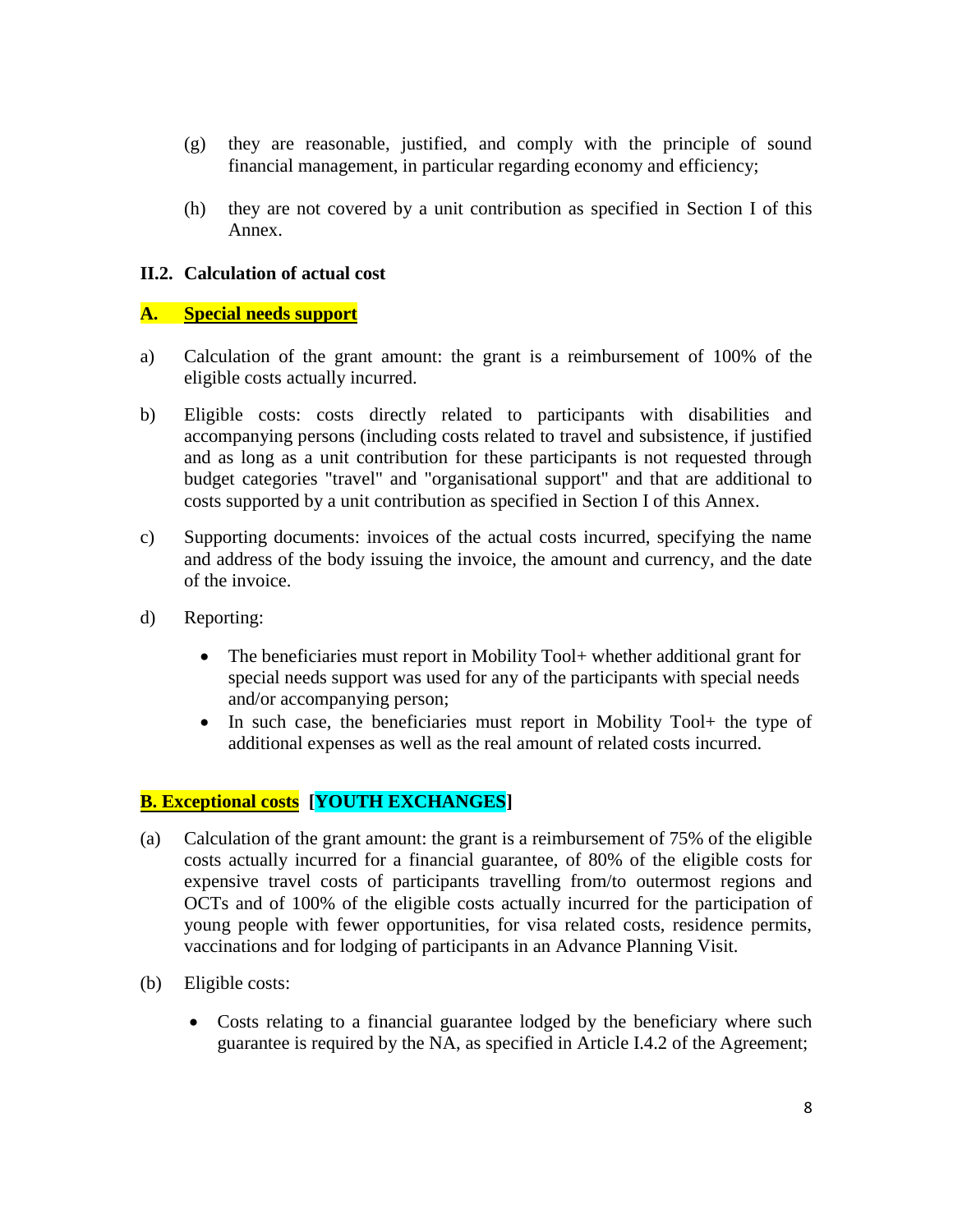- Costs of travel for participants travelling from/to outermost regions and OCTs for which the standard funding rule does not cover at least 70%;
- Costs related to visas, residence permits and vaccinations of participants in mobility activities abroad;
- Costs to support the participation of young people with fewer opportunities (excluding costs for travel and organisational support for participants and accompanying persons);
- Costs for lodging of participants in an Advance Planning Visit.
- (c) Supporting documents:
	- In the case of a financial guarantee: proof of the cost of the financial guarantee issued by the body providing the guarantee to the beneficiary, specifying the name and address of the body issuing the financial guarantee, the amount and currency of the cost of the guarantee, and providing the date and signature of the legal representative of the body issuing the guarantee;
	- In the case of the costs for travel for participants travelling from/to outermost regions and OCTs, proof of payment of the related costs on the basis of invoices specifying the name and address of the body issuing the invoice, the amount and currency, and the date of the invoice;
	- In the case of costs related to visas, residence permits, vaccinations: proof of payment on the basis of invoices specifying the name and address of the body issuing the invoice, the amount and currency, and the date of the invoice;
	- In the case of costs to support the participation of young people with fewer opportunities: proof of payment of the related costs on the basis of invoices specifying the name and address of the body issuing the invoice, the amount and currency, and the date of the invoice;
	- In the case of costs for lodging of participants in an Advance Planning Visit: proof of payment of lodging costs on the basis of an invoice specifying the name and address of the body issuing the invoice, the amount and currency, and the date of the invoice.
- (d) Reporting:
	- The coordinator must report in Mobility Tool + whether exceptional costs were incurred;
	- In such case, the coordinator must report in Mobility Tool + the type of additional expenses as well as the real amount of related costs incurred.]

# **B. Exceptional costs [YOUTH EVS]**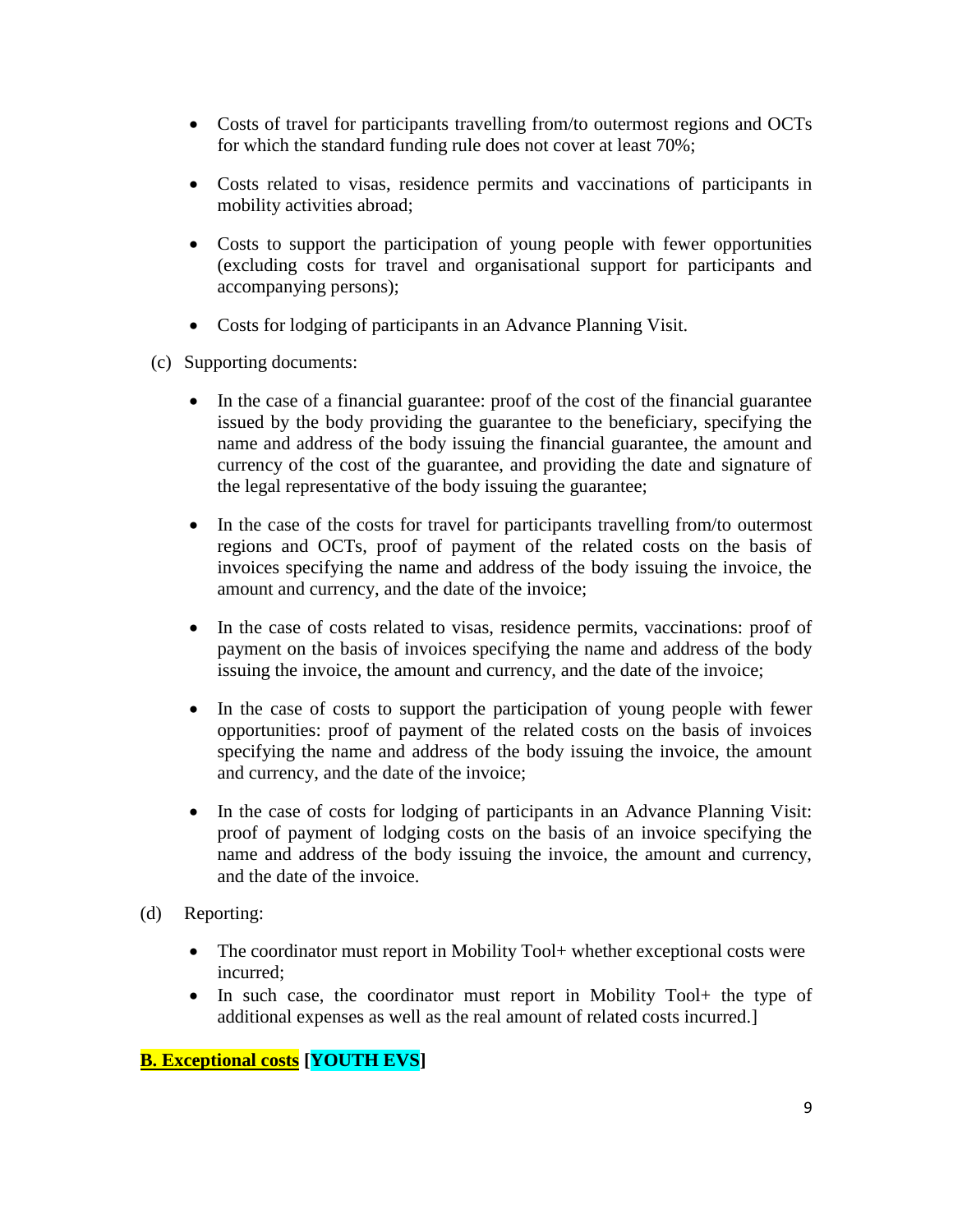- (a) Calculation of the grant amount: the grant is a reimbursement of 75% of the eligible costs actually incurred for a financial guarantee, of 80% of the eligible costs for expensive travel costs of participants travelling from/to outermost regions and OCTs and of 100% of the eligible costs actually incurred for the participation of young people with fewer opportunities, for visa related costs, residence permits, vaccinations and for lodging of participants in Advance Planning Visit.
- (b) Eligible costs:
	- Costs relating to a financial guarantee lodged by the beneficiary where such guarantee is required by the NA, as specified in Article I.4.2 of the Agreement;
	- Costs of travel for participants travelling from/to outermost regions and OCTs for which the standard funding rule does not cover at least 70%;
	- Costs related to visas, residence permits and vaccinations of participants in mobility activities abroad;
	- Costs to support the participation of young people with fewer opportunities, including preparation and reinforced mentorship (excluding costs for travel and organisational support for participants and accompanying persons);
	- Costs for lodging of participants in an Advance Planning Visit.
- (c) Supporting documents:
	- In the case of a financial guarantee: proof of the cost of the financial guarantee issued by the body providing the guarantee to the beneficiary, specifying the name and address of the body issuing the financial guarantee, the amount and currency of the cost of the guarantee, and providing the date and signature of the legal representative of the body issuing the guarantee;
	- In the case of the costs for travel for participants travelling from/to outermost regions and OCTs, proof of payment of the related costs on the basis of invoices specifying the name and address of the body issuing the invoice, the amount and currency, and the date of the invoice;
	- In the case of costs related to visas, residence permits and vaccinations: proof of payment on the basis of invoices specifying the name and address of the body issuing the invoice, the amount and currency, and the date of the invoice;
	- In the case of costs to support the participation of young people with fewer opportunities: proof of payment of the related costs on the basis of invoices specifying the name and address of the body issuing the invoice, the amount and currency, and the date of the invoice;
	- In the case of costs for lodging of participants in an Advance Planning Visit: proof of payment of lodging costs on the basis of an invoice specifying the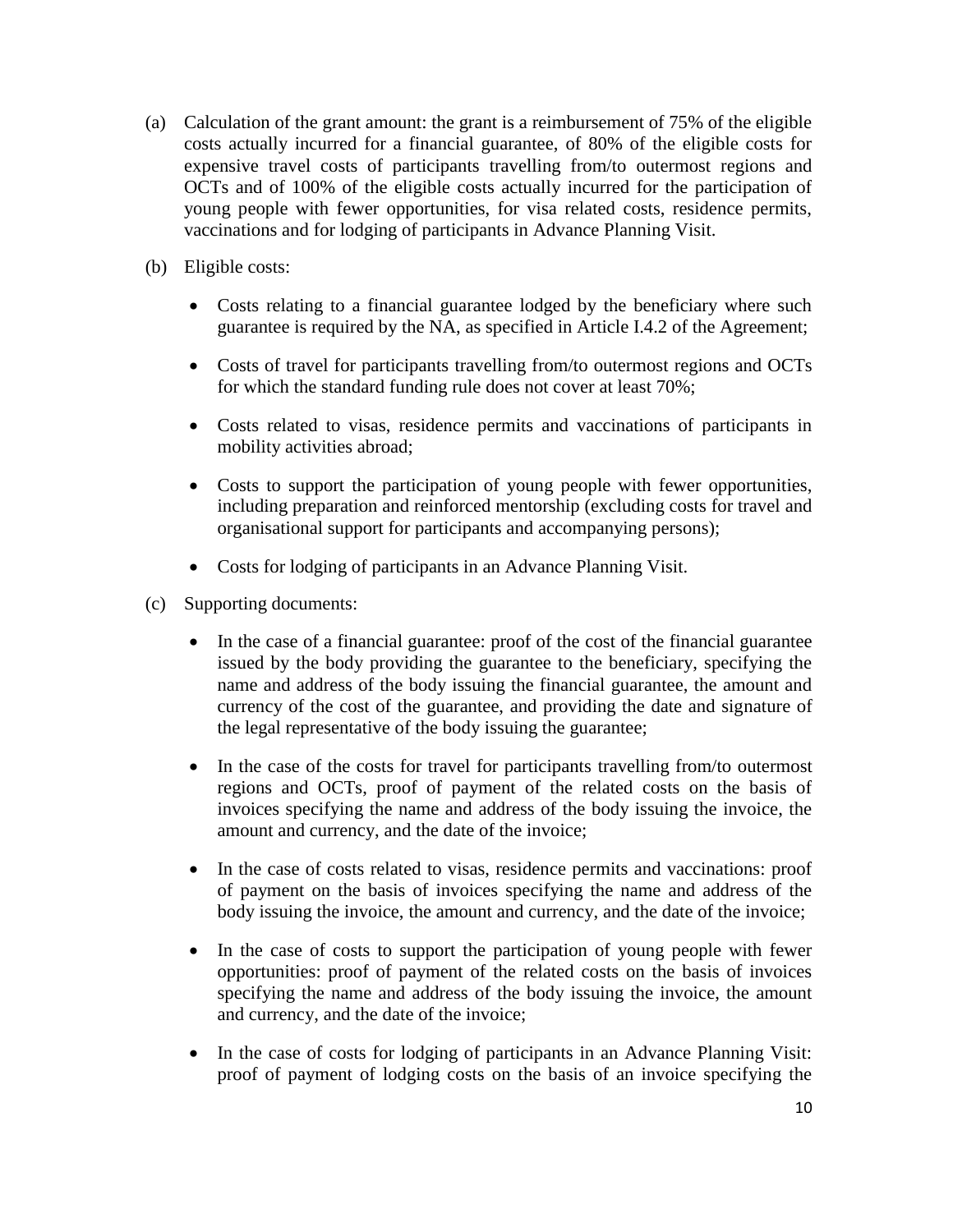name and address of the body issuing the invoice, the amount and currency, and the date of the invoice.

- (d) Reporting:
	- The coordinator must report in Mobility Tool+ whether exceptional costs were incurred.
	- In such case, the coordinator must report in Mobility Tool + the type of additional expenses as well as the real amount of related costs incurred.]

# **B. Exceptional costs [Youth Workers mobility]**

- (a) Calculation of the grant amount: the grant is a reimbursement of 75% for a financial guarantee, of 80% of the eligible costs for expensive travel costs of participants travelling from/to outermost regions and OCTs, and of 100% of the eligible costs actually incurred for visas related costs, residence permits, vaccinations.
- (b) Eligible costs:
	- Costs relating to a financial guarantee lodged by the beneficiary where such guarantee is required by the NA, as specified in Article I.4.2;
	- Costs of travel for participants of travelling from/to outermost regions and OCTs for which the standard funding rule does not cover at least 70%;
	- Costs related to visas, residence permits and vaccinations of participants in mobility activities abroad.
- (c) Supporting documents:
	- In the case of a financial guarantee: proof of the cost the financial guarantee issued by the body providing the guarantee to the beneficiary, specifying the name and address of the body issuing the financial guarantee, the amount and currency of the cost of the guarantee, and providing the date and signature of the legal representative of the body issuing the guarantee;
	- In the case of the costs for travel for participants travelling from/to outermost regions and OCTs, proof of payment of the related costs on the basis of invoices specifying the name and address of the body issuing the invoice, the amount and currency, and the date of the invoice;
	- In the case of costs related to visas, residence permits, vaccinations: proof of payment on the basis of invoices specifying the name and address of the body issuing the invoice, the amount and currency, and the date of the invoice.
- (d) Reporting: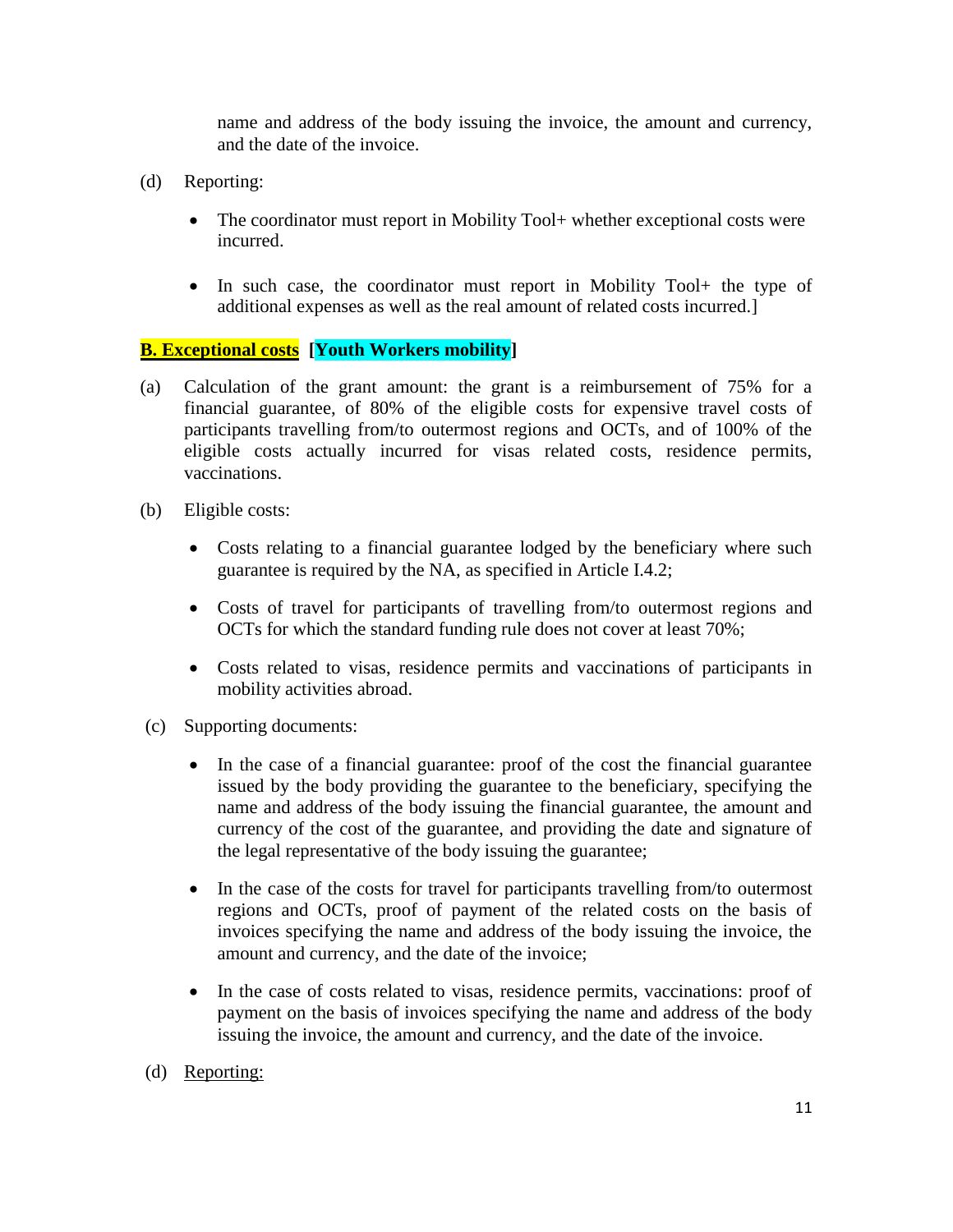- The coordinator must report in Mobility Tool+ whether exceptional costs were incurred.
- In such case, the coordinator must report in Mobility Tool + the type of additional expenses as well as the real amount of related costs incurred.]

### **III. CONDITIONS OF ELIGIBILITY OF PROJECT ACTIVITIES**

- a) The beneficiaries must ensure that the activities of the project for which grant support was awarded are eligible in accordance with the rules set out in the Erasmus+ Programme Guide for each Key Action and each field.
- b) Activities undertaken that are not compliant with the rules set out in the Erasmus+ Programme Guide as complemented by the rules set out in this Annex must be declared ineligible by the NA and the grant amounts corresponding to the activities concerned must be reimbursed in full. The reimbursement must cover all budget categories for which a grant was awarded in relation to the activity that is declared ineligible.
- c) The eligible minimum duration of mobility activities specified in the Programme Guide is the minimum duration of the activity excluding time for travel.

# **IV. RULES AND CONDITIONS FOR GRANT REDUCTION FOR POOR, PARTIAL OR LATE IMPLEMENTATION**

- Poor, partial or late implementation of the Project may be established by the NA on the basis of the final report submitted by the coordinator (including reports from individual participants taking part in the mobility activities).
- The NA may consider also information received from any other relevant source, proving that the Project is not implemented in accordance with the contractual provisions. Other sources of information may include monitoring visits, desk checks or on the spot checks undertaken by the NA.
- The final report will be assessed on the basis of quality criteria and scored on a total of maximum 100 points. If the final report scores below 50 points in total, the NA may reduce the final grant amount for organisational support on the basis of poor, partial or late implementation of the action even if all activities reported were eligible and actually took place.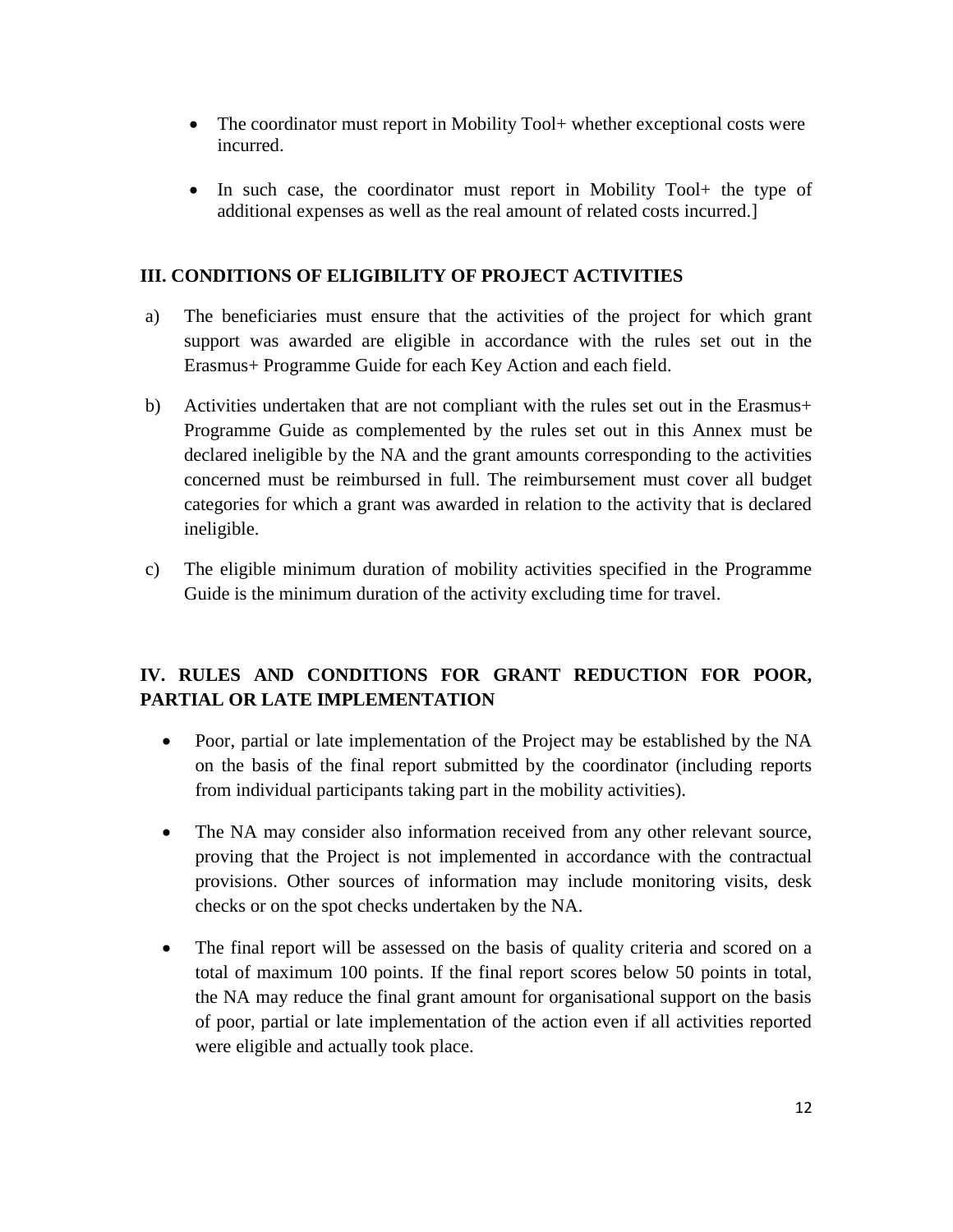The final report will be assessed in conjunction with the reports from the mobility participants, using a common set of quality criteria focusing on:

# [For all youth projects:]

- The extent to which the action was implemented in line with the approved grant application
- The quality of the learning outcomes and impact on participants
- The impact on the participating organisations
- The quality of the practical arrangements provided in support of the mobility, in terms of preparation, monitoring and support to participants during their mobility activity
- The quality arrangements for the recognition/validation of the learning outcomes of participants
- **[Only for EVS]** The extent to which the grant amounts due to mobility participants were transferred to them in accordance with the contractual provisions set out in the agreement between the respective beneficiary and participant following the templates provided in Annex VI of the Agreement.
- [Only for EVS] The extent to which the action was implemented in respect of the quality and compliance requirements set out in the EVS Charter.
- A grant reduction based on poor, partial or late implementation may be applied to the final amount of eligible expenses for organisational support and may be of:
	- 25% if the final report scores at least 40 points and below 50 points;
	- 50% if the final report scores at least 25 points and below 40 points;
	- 75% if the final report scores below 25 points.

## **V. GRANT MODIFICATIONS (NOT APPLICABLE)**

# **VI. CHECKS OF GRANT BENEFICIARIES AND PROVISION OF SUPPORTING DOCUMENTS**

In accordance with Article II.27 of Annex I of the Agreement, the beneficiaries may be subject to checks and audits in relation to the Agreement. Checks and audits aim at verifying whether the beneficiaries managed the grant in respect of the rules set out in the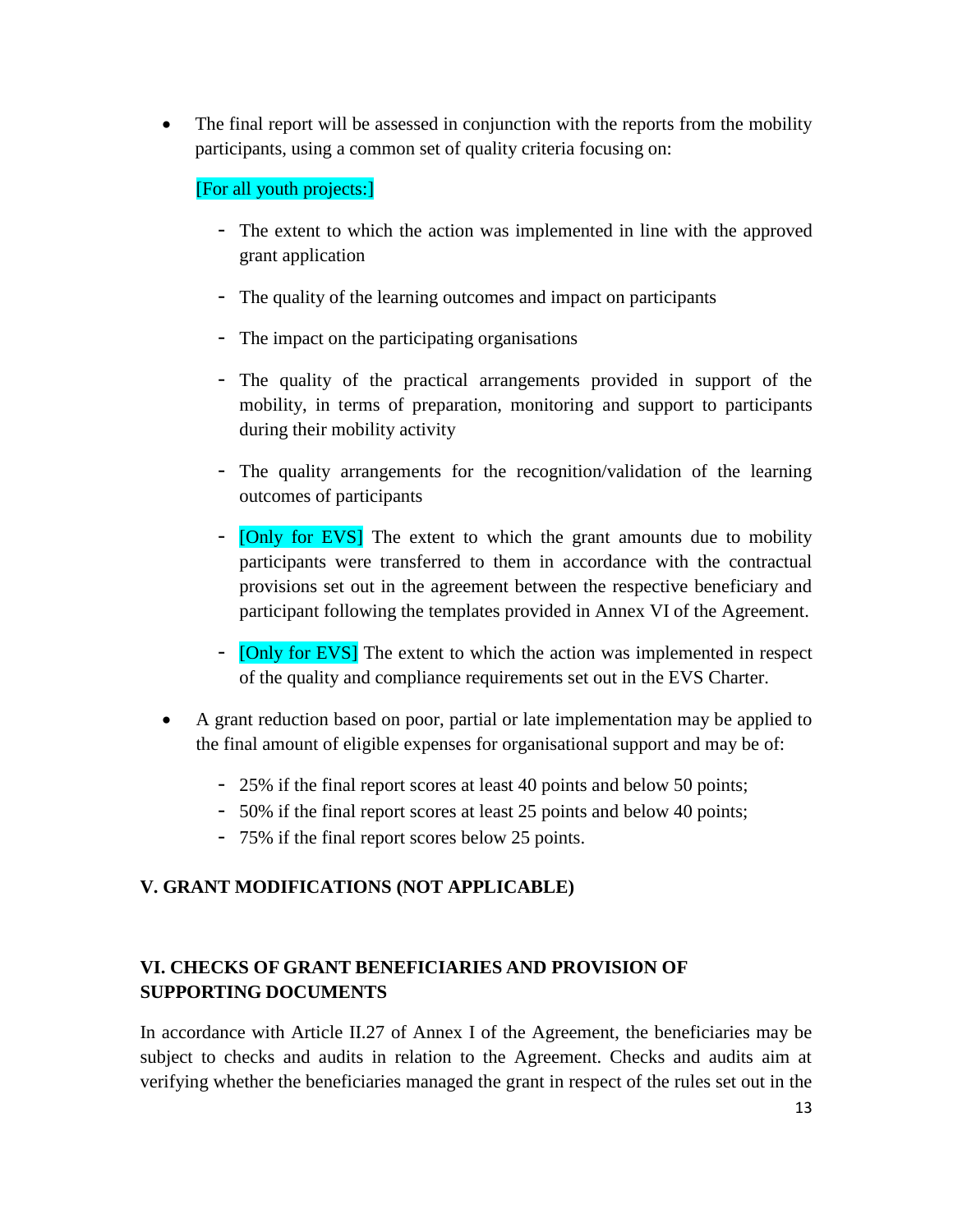Agreement, in order to establish the final grant amount to which the beneficiaries are entitled.

A final report check must be performed for all projects. In addition, the project may be subject to a further desk check or on-the-spot check if the project Agreement is included in the NA sample required by the European Commission or if the NA selected the Agreement for a targeted check based on its risk assessment.

For final report check and desk check, the coordinator must supply to the NA copies of supporting documents specified in the section I.2 (including supporting documents from the other beneficiaries) to the NA, unless the NA makes a request for originals to be delivered. The NA must return original supporting documents to the beneficiary upon its analysis thereof. If the beneficiary is legally not authorised to send original documents for final report or desk checks, the beneficiary concerned may send a copy of the supporting documents instead.

The beneficiaries must note that for any type of check the NA may additionally request supporting documents or evidence that are typically specified for another type of check.

The different checks must include the following:

### **a) Final report check**

The final report check is undertaken at final report stage at the NA premises in order to establish the final grant amount to which the beneficiaries are entitled.

The coordinator must submit to the National Agency a final report through Mobility Tool+ which will include the following information on grant expenditure:

- Unit contributions consumed for budget categories:
	- Travel
	- $\overline{F}$  [For EVS only] Individual support
	- Organisational support
	- [For EVS only] Linguistic support
- Actual costs incurred for budget category:
	- Special needs support
- Actual costs incurred and supporting documents specified in Section II of this Annex for budget category:
	- Exceptional costs
- **b) Desk check**